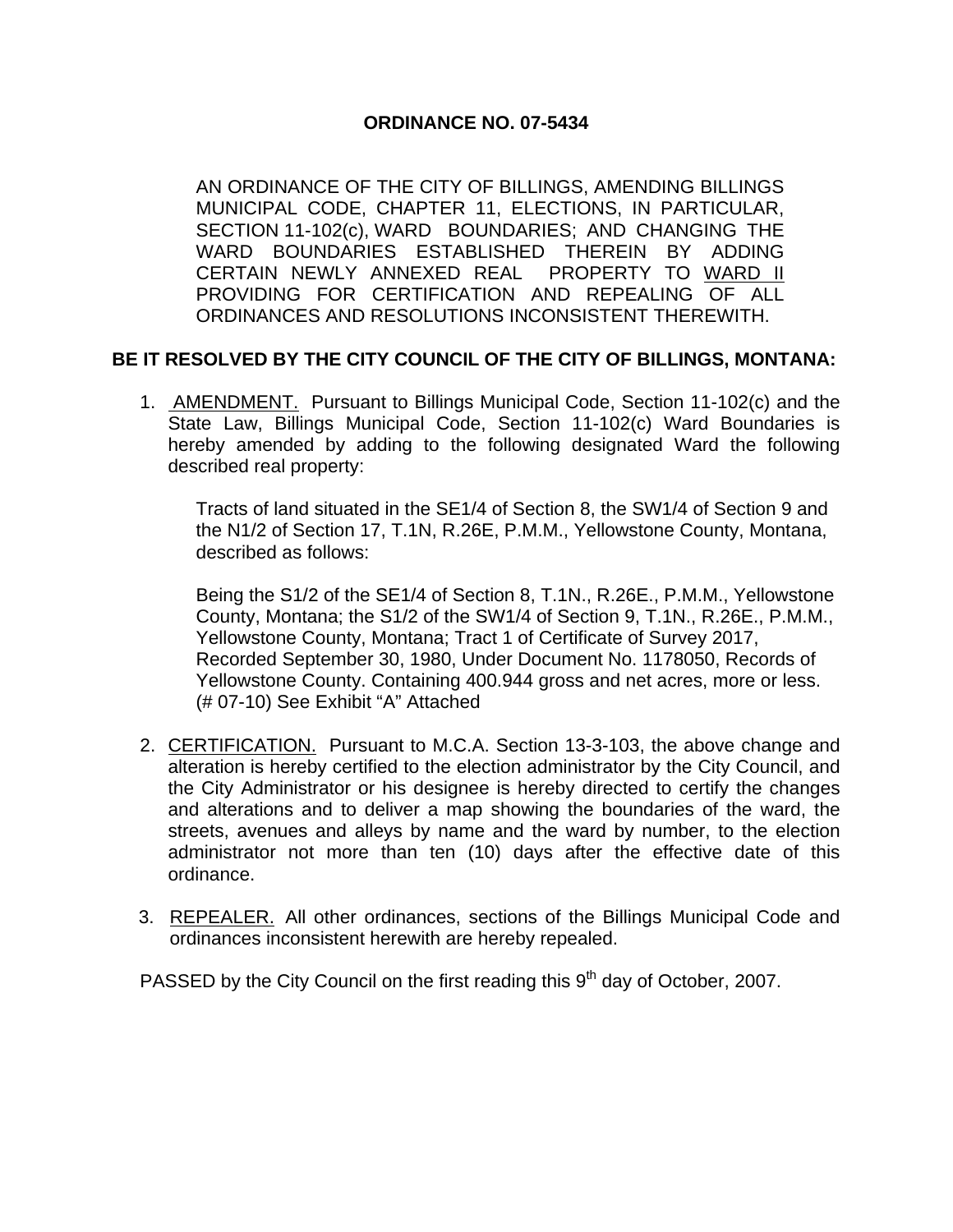PASSED by the City Council on the second reading this 22nd day of October, 2007.

THE CITY OF BILLINGS:

BY:\_\_\_\_\_\_\_\_\_\_\_\_\_\_\_\_\_\_\_\_\_\_\_\_\_\_\_\_

Ron Tussing, MAYOR

ATTEST:

BY:\_\_\_\_\_\_\_\_\_\_\_\_\_\_\_\_\_\_\_\_\_\_\_\_\_\_

Cari Martin, CITY CLERK